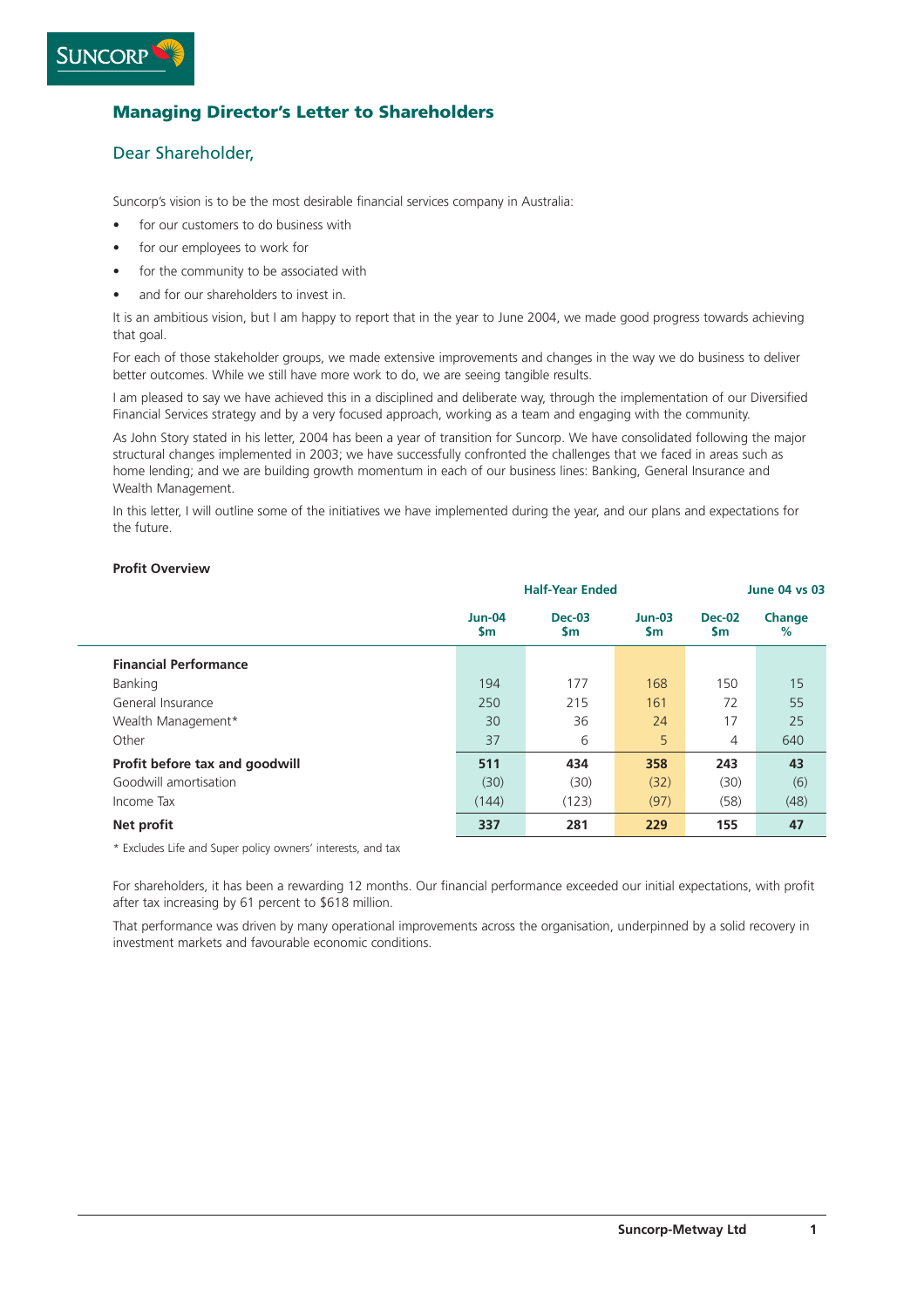# Banking

|                                | <b>Year ended</b> |                   |             |
|--------------------------------|-------------------|-------------------|-------------|
|                                | 2004<br>\$m       | 2003<br><b>Sm</b> | Change<br>% |
| <b>Banking profit</b>          |                   |                   |             |
| Net interest income            | 656               | 592               | 11          |
| Other operating income         | 177               | 155               | 14          |
| Operating expenses             | (414)             | (380)             | 9           |
| Bad and doubtful debts expense | (48)              | (49)              | (2)         |
| Pre-tax profit                 | 371               | 318               | 17          |

The Banking profit of \$371 million, before tax, was up 16.7 percent on the prior year. The second half result was \$194 million, which was up 9.6 percent on the first half. So on both comparisons, the result is good, and above the market's expectations for the banking sector as a whole.

There were a number of important highlights in the Banking performance:

- Lending was strong. Total receivables, including securitised assets, increased by 20.2 percent for the year, compared with 15.5 percent growth for the banking industry, meaning we are lifting our market share.
- Home lending, which had been underperforming for some time, recovered lost ground. In the year to June 2004, the book grew by 18.5 percent, which was almost double the 9.4 percent growth recorded for the previous year and only slightly below industry growth of 20.5 percent. On a monthly basis, home lending has exceeded industry growth rates consistently since February.

That is a significant turnaround, achieved through a host of initiatives:

- Improved broker distribution. Previously the Company had been reluctant to use brokers, particularly in the Queensland market, preferring to rely on our branches and call centres. That meant we missed out on good business. Instead, we have now adopted brokers as an important distribution avenue, forming strong relationships with the leading networks which are now selling significant new business for us.
- Improved retention. We have reviewed our products and services, and the way we treat our customers, to improve the overall customer experience and make it easier for them to do business with us. For example, we used to make it unnecessarily hard for people to top up their loans, so instead, customers simply went elsewhere. Those processes have been fixed.
- Introduction of regional teams of dedicated home lending specialists with the skills and training required to identify and meet customer needs quickly and effectively.
- Business lending continued to grow at a faster rate than the market, increasing 23.5 percent to \$12.2 billion, led by property development and lending to small business.
- Retail deposits grew well in advance of the market, up 15.0 percent while total sector retail deposits rose 8.3 percent.
- Net interest margins held up well over the year, and increased 6 basis points to 2.30 percent in the second half. This was due to good growth in higher margin business such as property development, the restoration of deposit margins through increases in official interest rates, and by competing on service rather than price.
- Credit quality remains excellent, with impaired assets falling to all time lows and provisioning cover improving to more than 2.6 times gross impaired loans.
- Operating expenses were kept under tight control, with the cost to income ratio falling to 48.8 percent in the second half, which puts us on par with much bigger competitors and reflects the benefits of our Diversified Financial Services model.

So all in all, I am satisfied that our banking business is now back on track and poised to kick more goals in the current year.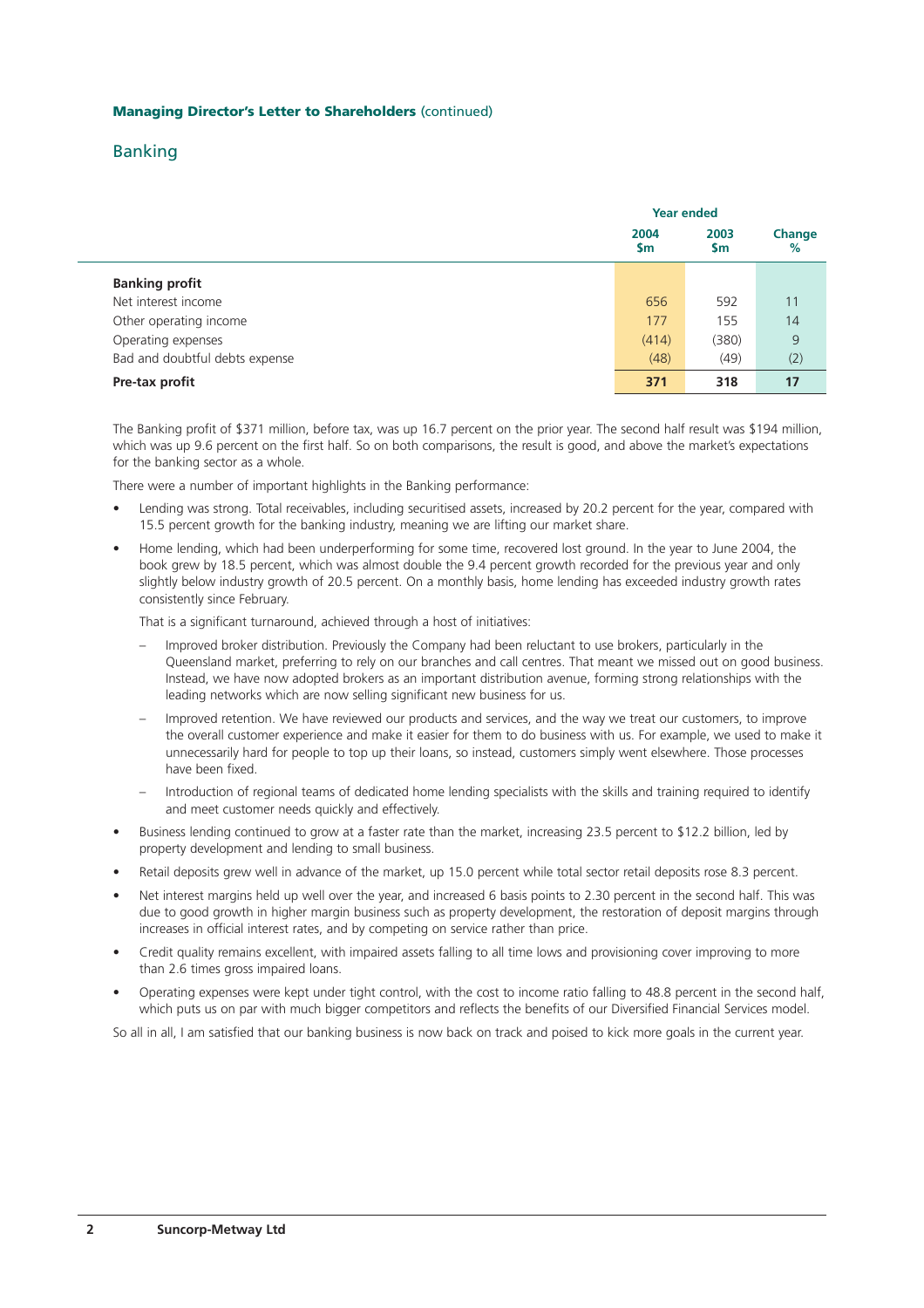## General Insurance

|                                      | <b>Year ended</b>     |                   |             |
|--------------------------------------|-----------------------|-------------------|-------------|
|                                      | 2004<br>$\mathsf{sm}$ | 2003<br><b>Sm</b> | Change<br>% |
| <b>General Insurance Profit</b>      |                       |                   |             |
| Net premium revenue                  | 2,184                 | 2,012             | 9           |
| Net incurred claims                  | (1,537)               | (1,651)           | (7)         |
| Operating expenses                   | (480)                 | (433)             | 11          |
| Investment income, tech provisions   | 148                   | 281               | (47)        |
| <b>Insurance Trading Result</b>      | 315                   | 209               | 51          |
| Other income                         | 39                    | 32                | 22          |
| Investment income, shareholder funds | 130                   | 11                | 1,082       |
| GIO acquisition funding costs        | (19)                  | (19)              |             |
| Pre-tax profit                       | 465                   | 233               | 100         |

Net of certain statutory fees and charges included in income and expenses in the consolidated financial report.

General Insurance was a real engine room for profit growth in 2004, producing a 100 percent increase in pre-tax profit to a record \$465 million for the full year.

Conditions in the general insurance industry have improved dramatically in the past few years as the industry has restructured and rationalised, and as the major players have adopted a more disciplined approach to pricing, focused on delivering appropriate returns for shareholders.

Changes to the laws surrounding negligence and personal injury, which have helped to restore some balance to damages awards, have also put the industry on a much more stable footing, at the same time ensuring that consumers have access to insurance at reasonable prices.

It's therefore been an opportune period to be in the insurance business, and that perhaps demonstrates conclusively the portfolio benefits of our Diversified Financial Services strategy. In contrast to some of our competitors, who are somewhat hostage to a single profit stream, we have the benefit of exposure to three complimentary cashflow streams.

Through the acquisition of GIO, Suncorp was established as a major player in general insurance across the country, with sufficient scale to be a serious competitor. Having completed the integration of GIO over the previous couple of years, 2004 was a year when we regrouped and started the drive for organic growth. Our results confirm the strong financial foundation we can use as a growth platform for the future.

The core insurance profit, excluding non-underwritten business and investment income on shareholders funds (which fluctuates with the share market), increased by 50.7 percent to a record \$315 million for the full year. This is equal to 14.4 percent of premium revenue, which is the strongest full year margin reported by the company since 1997. The Insurance Trading Result (ITR) for the June half was \$168 million, equal to a margin of 15.3 percent of net earned premium.

The strength of the profit performance can be attributed to a few factors:

- Claims experience has improved significantly in areas such as compulsory third party insurance, workers' compensation and commercial liability, due to the legislative changes I referred to earlier. However, it is still early days. It typically takes several years to know for certain the impact of such changes. While early indications are clearly favourable – favourable enough to make some conservative reductions to our expected claims costs – we have adopted a conservative approach and put away additional funds in reserve to ensure we have sufficient money to pay claims when they fall due.
- In home and motor insurance, claims experience during the year was affected by the incidence of a number of fairly serious storms up and down the east coast, which caused a lot of damage. Certainly, storm related claims costs were much higher in 2004 than they were in 2003.
- Gross premium revenue grew by 7.4 percent, or \$170 million, mainly because of increases in sums insured, inflation and some price adjustments. In some classes, prices have been reduced during the year as the benefits of legislative changes have been shared with consumers. For example, in Queensland CTP, prices were reduced by approximately 6 percent, or \$21 per ordinary policy, over the year.
- Investment returns on the funds we keep aside to pay claims increased from \$176 million to \$231 million during the year (adjusted for capital movements which do not affect the bottom line insurance trading result).
- The results also benefited from continued improvement in investment earnings on shareholder funds, which rose to \$130 million, from \$11 million the prior year. The strong improvement was mainly due to the strength of the domestic equities markets. The S&P/ASX 200 Accumulation Index rose by 21.6 percent during the financial year.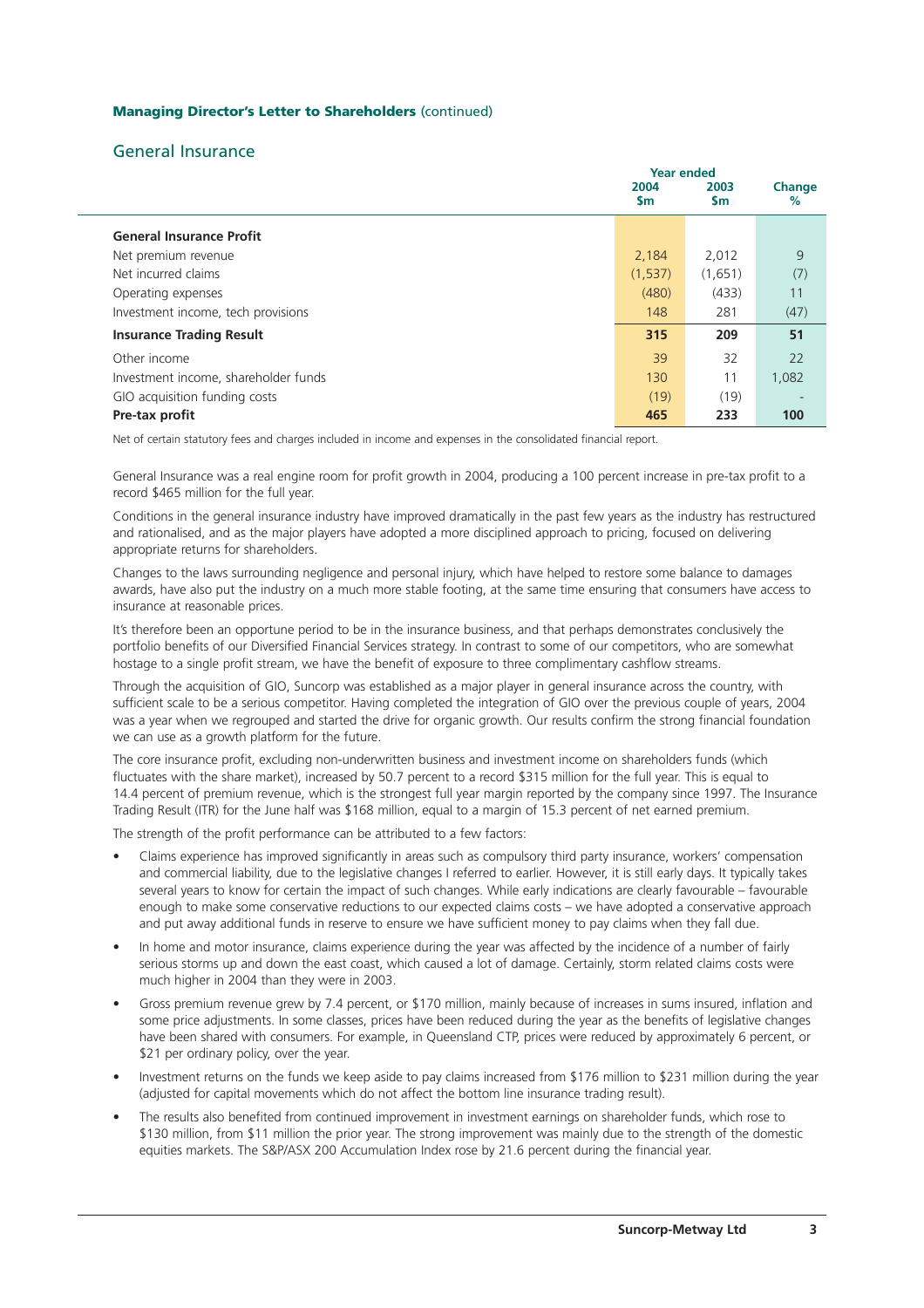So those are the main factors affecting the results for the period. Operationally, there were also a large number of initiatives. A few examples are:

- In September, the Company announced the acquisition of the insurance business operated by the Royal Automobile Club of Tasmania (RACTI). RACTI currently sells personal lines insurance (motor, home and boat products). The acquisition was settled in March. With the purchase of RACTI, the group's annual premium in Tasmania is now approximately \$40 million.
- Another important operational improvement was the successful marketing effort to build the Suncorp and GIO brands. This was achieved through carefully targeted advertising campaigns and also through the sponsorship of the Rugby World Cup and the Australian Rugby Union team.
- The strengthened marketing was supported by the implementation of new and improved techniques to accurately assess risks involved in the insurance business, so we can ensure that our pricing properly reflects those risks, and we are targeting the right business. These tools are being rolled out across the general insurance portfolio.

So in summary, the general insurance business has had a good year. Our challenge is to grow the business off that strong platform, which is our focus for the current year.

## Wealth Management

|                                 | <b>Year ended</b> |             |                          |
|---------------------------------|-------------------|-------------|--------------------------|
|                                 | 2004<br>\$m       | 2003<br>\$m | Change<br>%              |
| <b>Wealth Management Profit</b> |                   |             |                          |
| Life company                    | 57                | 32          | 78                       |
| Funds management                | 9                 | 9           | $\overline{\phantom{a}}$ |
| Pre-tax profit                  | 66                | 41          | 61                       |

\* Excludes Life and Super policy owners' interests, and tax

Profit before tax for the Wealth Management division increased 61 percent to \$66 million for the year. Investment returns increased significantly, and we also were able to improve the value of new sales by focusing on sales of higher margin products. Funds under management also increased 11 percent to \$11 billion during the year.

At an operational level, a number of initiatives and alliances were completed during the year, which have significantly improved the range and flexibility of product offerings, and strengthened service and distribution capabilities.

- A highlight was the introduction of Easy Invest, a new 'wrap' platform service for investment customers which features access to over 40 wholesale investments, and single account reporting. Enhancements were also made to the existing Easy Super product, and a new risk protection package was developed for personal loan customers.
- Our investment management team also received accolades from two independent research agencies for the performance of our flagship Australian equities fund. ASSIRT awarded a '4-star rating' and Van Eyk awarded an 'A' rating.
- Investment returns exceeded industry benchmarks in all major investment classes for the year, with funds benefiting from the global strength of equity markets.

While Wealth Management is only a relatively small part of our business, it is very important to us in terms of being able to offer a comprehensive suite of products to our customers. We remain very committed to the Wealth Management and Funds Management businesses, and look forward to growing more strongly in the current year, as investor confidence increases.

An important aspect of that will be the introduction of investor choice to the superannuation landscape, and we are already well placed, with a wide offering of funds management products, including core Suncorp products.

## Strategy Progress

That summarises the profit performance at a divisional level. From a group perspective, it is clear we are making headway in terms of our Diversified Financial Services strategy that we outlined in June last year.

The core of that strategy is that we will operate our three business lines independently as part of an integrated financial services group. With that structure, we can drive important synergies that include significant cost savings and higher revenues by selling a wider range of products to our existing customers. That will enable us to deliver results that are better than our monoline competitors. The value of the group will then be higher than the value of the component parts, creating wealth for shareholders.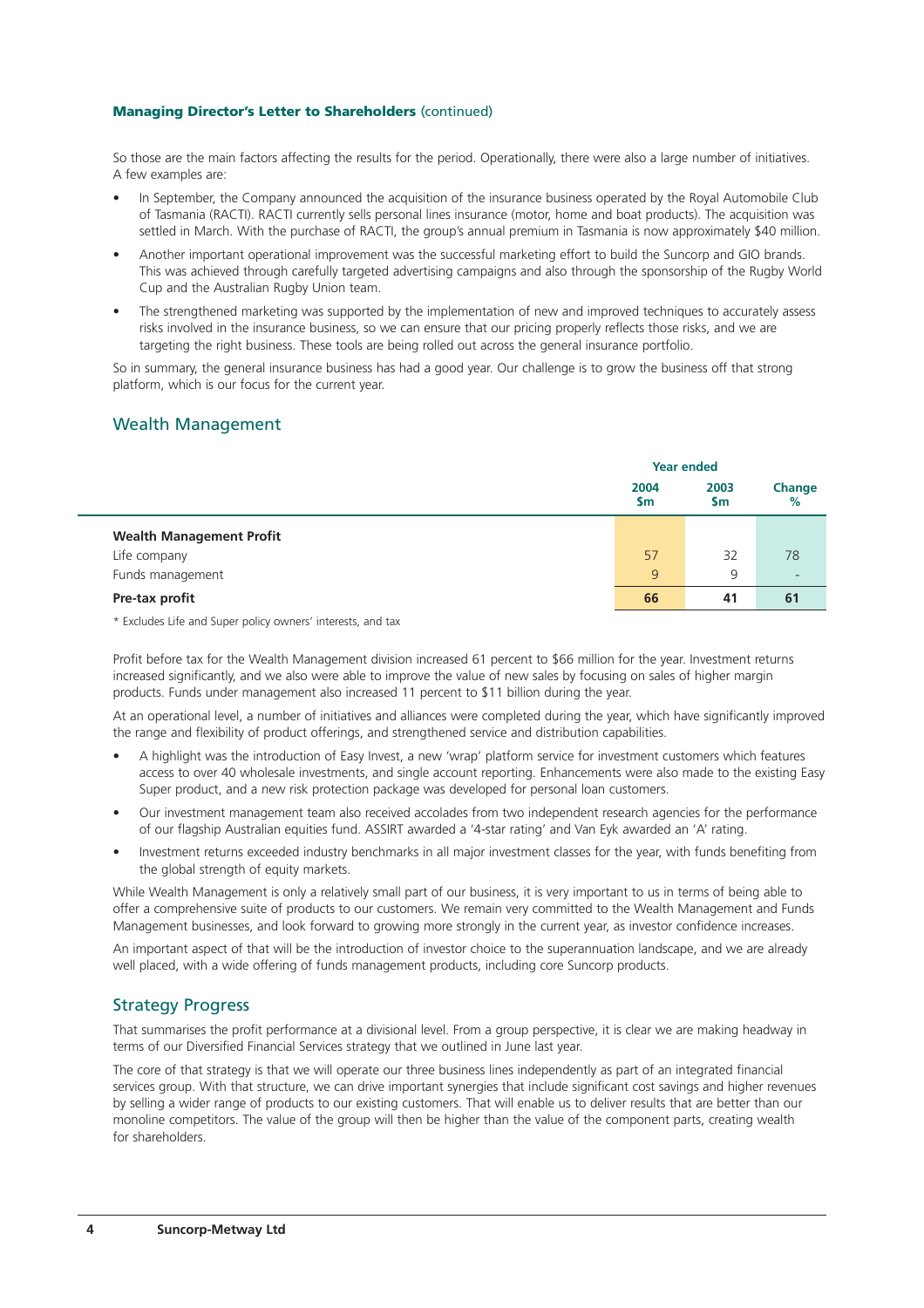The starting point for that strategy, of course, was to ensure that our individual business lines are performing well and are individually efficient. This result, and the half year results before it, show that we have fixed the problems that were hindering our performance, and our businesses are now operating well.

We also have made excellent progress in developing systems and processes to ensure that we maximise the benefits of our business model, extracting all of the cost savings and additional revenues available.

Clearly, our results show that we are a very cost efficient organisation, with a low cost to income ratio in the bank, and a low expense ratio in the general insurance company. That reflects the benefits of our structure, which allows us to make better use of our shared infrastructure and overheads across the Company.

On the revenue side, we continue to have the highest cross-sell rates in Australia, in terms of the number of products we sell per customer. We also have established a central team of people with a focus on ensuring that opportunities are being captured across the group, and progress is being measured effectively.

Cross sell targets and staff incentives have been set in each of the business lines. Employees have been equipped with better sales skills, and we are already seeing encouraging results.

For example, in Business Banking, the number of Commercial customers with home loans has grown by 80 percent.

In Retail Banking, our sales per sales session has grown by 30 percent, including substantial general insurance business.

These, and other improvements, mean that we are developing a better understanding of our customers' needs, leading to deeper business relationships with our customers, and, in turn higher returns per customer.

So, good progress is being achieved.

The next step in our strategic journey is to focus on further growth. We have identified six major strategic levers as being critical:

- To be customer focused, with a relentless desire to meet our customers' needs and desires.
- To have a distribution network including branches, intermediaries, call centres and internet facilities that gives customers what they want in a cost efficient way.
- To maintain our track record for getting the job done, implementing change on time and on target.
- To grow our market shares profitably, with attention to both revenue growth and cost containment.
- To take advantage of all of the cross-sale opportunities and potential cost savings available from our Diversified Financial Services model.
- To attract, retain and develop the best team of people in the industry.

All of these strategic levers are important to the success of the group, but I would like to focus briefly on the last one, which is the theme of this report.

## High Performing Team

The success of any business depends on the quality and commitment of its people, and that is particularly the case in financial services, where the interaction between customers and our people is so important.

So we pride ourselves on ensuring that we have people who are properly skilled at their jobs; who care for the customers, and are pleasant and friendly to deal with.

There is a host of things that go into delivering that outcome and during the past year, we have worked hard at creating the environment that attracts, develops and retains good people.

Late in 2003 we restructured the Company along business lines to make it less complicated, and so our people knew how they fitted into the organisation, and had clear lines of responsibility and accountability. We then looked at all the jobs in the Company and made sure we had the right people in the right jobs, with the appropriate job targets and proper financial incentives in place. We called that process the leadership framework, and it has had a marked effect in lifting morale and improving performance.

With that in place, we have undertaken extensive learning and development exercises throughout the organisation.

For example, more than 260 of our senior managers have completed or are undertaking a leadership training course called 'Flare' which equips them with comprehensive skills in motivating people and assisting them to perform well. The program is having significant impacts and developing consistent application of management techniques across the group. Another 1,200 team leaders are scheduled to complete the training over the next two years.

Another example is our 'inFocus' program to improve sales, service and leadership skills in our banking operations. More than 1,800 of our front-line people have now completed the course, and it has been established as an ongoing training program.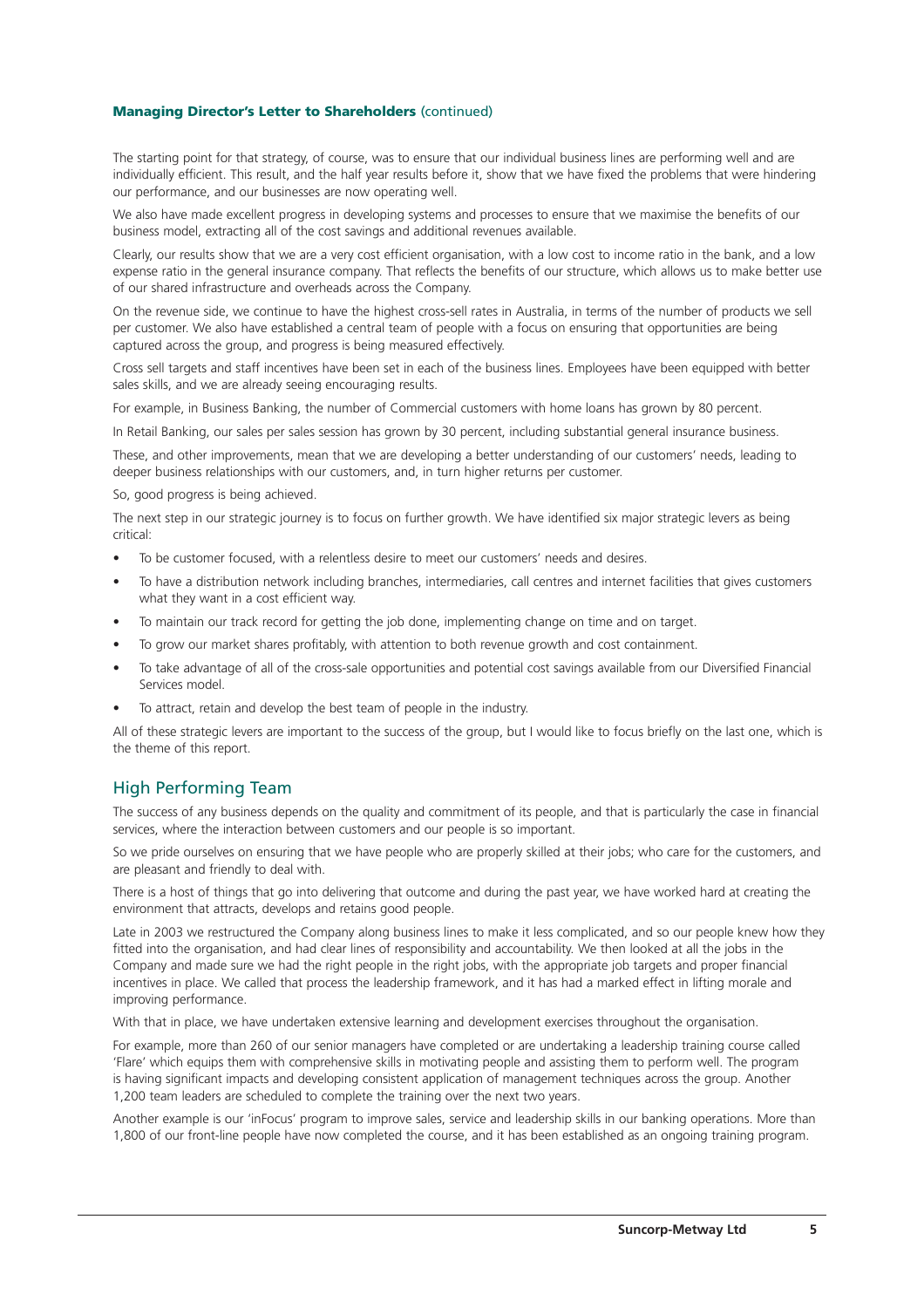In addition to providing our people with job skills, we are working to instil a culture within the Company which reflects the sorts of values that the community respects and demands.

We have defined a set of values that we expect all our people to live by.

They are honesty, trust, fairness, respect, caring and courage and I'm pleased to say that they are already well entrenched in the organisation. By identifying them explicitly, it helps to show people the sort of organisation we are, and aim to stay.

In addition to these, we have developed a Code of Conduct for all our people, which sets out the standards of behaviour we require within the Company. These initiatives ensure we are developing a strong, ethical and rewarding culture, essential for building our relationships and reputation with each other, our customers, our shareholders and the community.

We are demonstrating that through initiatives such as our Volunteer Day, which gives each employee one day's paid leave per year to devote to our community.

Volunteer Day is just one practical way we can demonstrate that we are an organisation that takes our community responsibilities seriously, and is genuine in its desire to make a contribution to the broader society. This is, of course, in addition to the many other community programs and sponsorships we have in place.

### Outlook

I will now turn to the outlook for the current year.

At a high level, the business environment looks conducive to growth. At the moment, the economy is forecast to expand by a healthy 3.5 percent per year for the next four years, with inflation, unemployment and interest rates all expected to remain relatively low and stable. So, while things look favourable, we are keeping a wary eye on the global economic outlook for signs of weakness and ensuring we are well positioned to withstand any unexpected deterioration.

In **Banking**, while there has clearly been a slowdown in housing lending, which is also reflected in property development lending, overall credit growth continues to be quite resilient. We would therefore expect to see total lending grow by around 10 percent in the current year.

Increased competition in banking may lead to some deterioration in margins in the industry in the current year, however, we will be focused on profitable growth.

So in this environment, we expect to deliver a percentage growth in profit before tax greater than single digits.

In **General Insurance**, premiums have increased significantly across the industry over the last couple of years as insurers have moved to charge prices which properly reflect the underlying risks of the business. However, that stepped adjustment in pricing, which has restored appropriate levels of profitability to the industry, has largely run its course. Further price rises are expected to be kept more in line with claims inflation, therefore the recent increases in profitability the industry has experienced are likely to moderate in the future. In some classes, we expect to reduce prices in line with improvements in claims experience.

We do not see any signs of irrational price competition re-emerging in the classes of insurance in which we operate, and we remain confident that the improvements we are making to our business will enable us to win market share from our competitors, increase efficiency and lift profitability.

We also remain cautiously confident that the improvement in claims experience will be sustained. While this will lead to benefits for consumers in the form of reduced prices in some classes, it also will lead to greater stability and improved profitability for insurers.

Therefore, we would expect that the profitability evident in the 2004 results will be largely sustainable in the future. While we previously had a stated insurance trading margin range of 10-13 percent, with this result we are increasing the expected margin to 11-14 percent. As always, this assumes no unusual events or wild swings in investment markets.